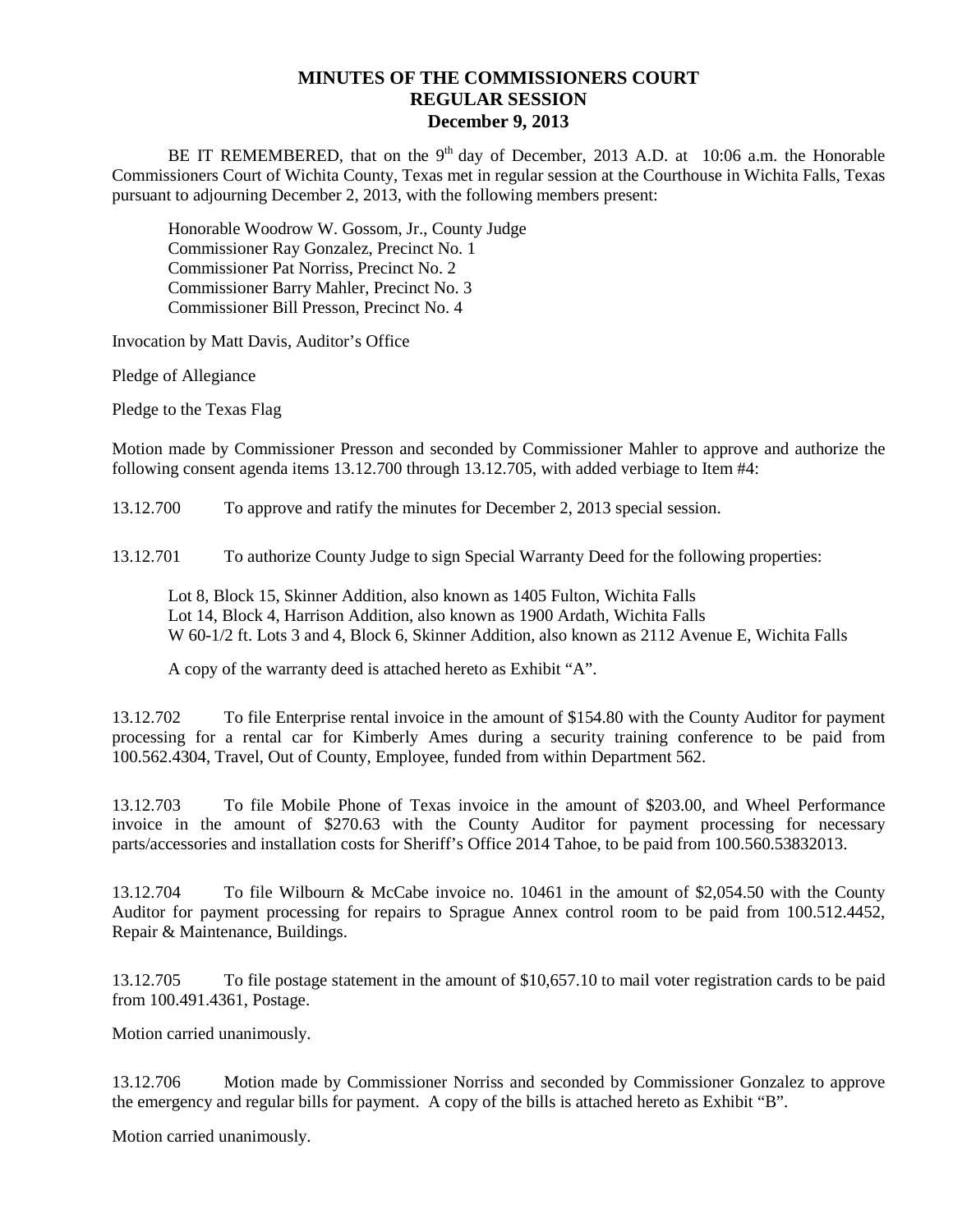13.12.707 Motion made by Commissioner Mahler and seconded by Commissioner Norriss to take Indigent Cremation/Burial bid from Falls Funeral Home, Janitor & Paper Supplies bids from J Systems, Wilson Office Supply, Beacon Lighthouse Inc., Wagner Supply, Mayfield Paper Co., and Pollock Paper Distributors, and Road Materials for  $1<sup>st</sup>$  half of 2014 bids from Dolese, Coffeyville Resources, Zack Burkett, Heartland Asphalt, E & A Materials, Southern Asphalt, Asphalt Fuel & Supply, T & G Asphalt, and Ergon Asphalt under advisement and bring back to Commissioners Court in two weeks.

Motion carried unanimously.

13.12.708 Motion made by Commissioner Presson and seconded by Commissioner Mahler to authorize County Judge to sign a Memorandum of Understanding between Wichita County and United Supermarkets, Inc. to serve as an agent for the Wichita County Tax Assessor-Collector for the limited purpose of sales of motor vehicle registration renewal stickers. A copy of the MOU is attached hereto as Exhibit "C".

Motion carried unanimously.

13.12.709 Motion made by Commissioner Gonzalez and seconded by Commissioner Norriss to approve IS Elections Proposal for thirty-five (35) Texas Statutory Poll Distance signs at a cost of \$79.95 each, plus \$339.50 shipping, for a total cost of \$3,137.75 to be paid from 100.490.3308, Signs, by transfer from within the Department 490 budget as determined by County Auditor.

Motion carried unanimously.

13.12.710 Motion made by Commissioner Norriss and seconded by Commissioner Mahler to approve quote from Gentry's for promotional recruiting giveaways for potential jailors at a cost not to exceed \$910.00 to be paid from 100.561.4257, Recruitment Costs.

Motion carried unanimously.

13.12.711 Motion made by Commissioner Presson and seconded by Commissioner Norriss to file Texas Association of Counties Risk Management Pool 2014 quarterly invoices nos. 128772, 128773, 128774, and 128775 in the amount of \$67,178.00 each, for a total annual contribution of \$268,713.00 with the County Auditor for payment processing for 2014 Workers' Compensation coverage, with payment from 100.409.2112, Workers' Compensation, with year-end distribution to department expense as determined by County Auditor.

Motion carried unanimously.

13.12.712 Motion made by Commissioner Presson and seconded by Commissioner Mahler to approve quote from Rhino for a Rhino Model 472 Mower at a cost of \$4,999.00, with an additional cost of \$816.00 for hitch and chain guards, for a total cost not to exceed \$5,815.00 to replace Precinct 4 6' mower, to be paid from 224.240.5000, Capital Expenditures, to budget line assigned by County Auditor.

Motion carried unanimously.

13.12.713 Motion made by Commissioner Presson and seconded by Commissioner Mahler to approve quote from Timekeeping for a timekeeping system for the Juvenile Detention building to perform required room checks, and future storage for digitized walk logs at a cost not to exceed \$5,617.49, to be funded and paid for by transfers from unused funds within the Juvenile Probation Department budget as determined by the County Auditor.

Motion carried unanimously.